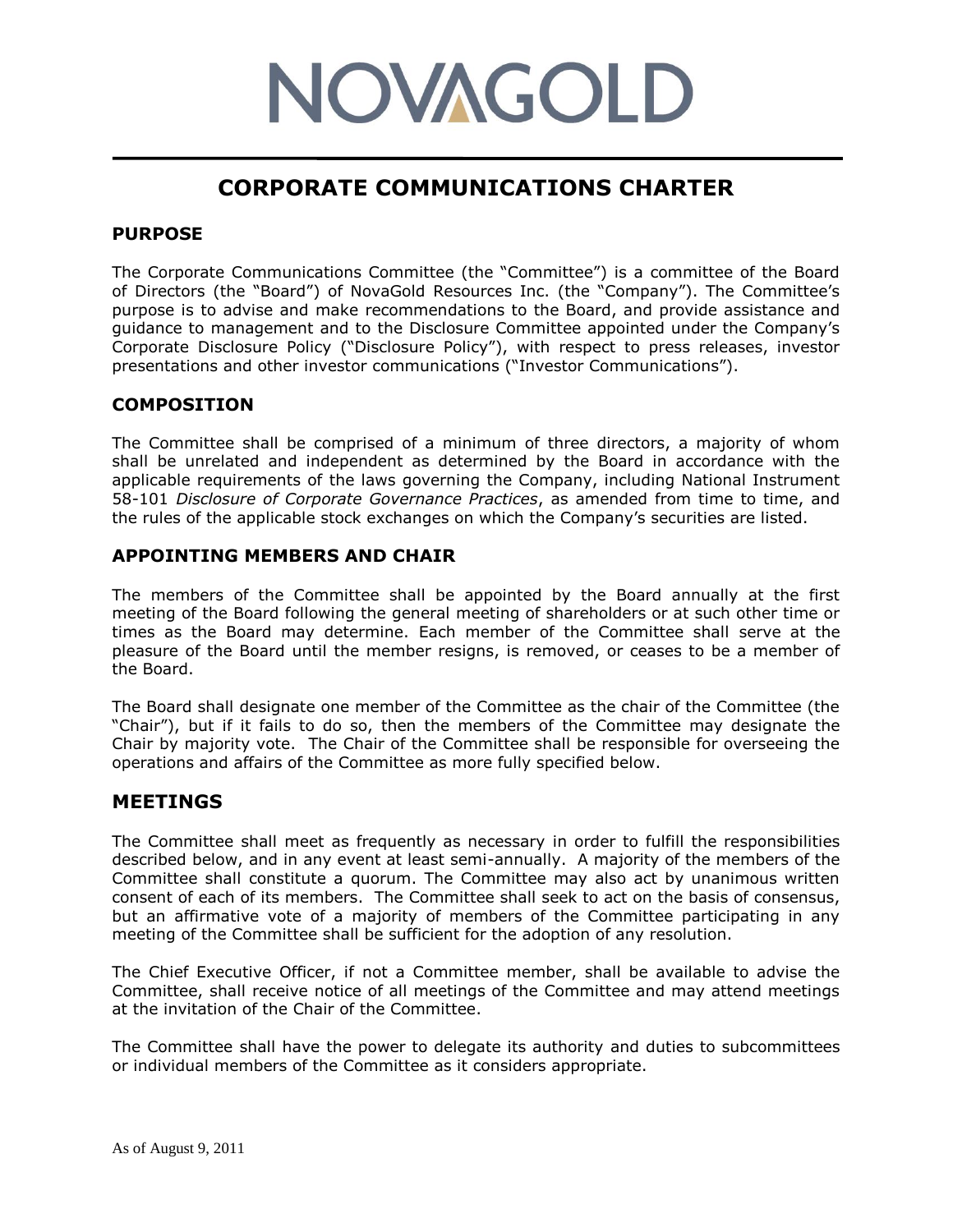The Committee may make such procedures and rules as it deems appropriate including rules relating to the holding of meetings by telephone conference facilities.

#### **COMMITTEE RESPONSIBILITIES AND DUTIES**

The Disclosure Committee shall continue to have general responsibility for all regulatory disclosure requirements and for overseeing the Company's disclosure practices in accordance with the Disclosure Policy and shall, together with management, be primarily responsible for the preparation of all disclosure documents including Investor Communications. The Disclosure Committee shall, except where not practicable having regard to timely disclosure obligations under applicable laws, provide drafts of all Investor Communications to the Committee for review, comment and approval prior to dissemination or use. For greater certainty, Investor Communications do not include periodic regulatory filings such as annual information forms, annual reports, annual financial statements, management discussion and analysis, quarterly reports, information or proxy circulars and similar items.

#### *The Committee's primary responsibilities are to:*

- (a) conduct periodic reviews of the Company's Investor Communications, whether in written, electronic or oral form, to determine compliance with the Disclosure Policy and consistency of corporate messaging;
- (b) review and develop appropriate messaging for the Company have regard to the Company's strategic objectives and future plans;
- (c) review and provide comments on draft Investor Communications and work with Company management and the Disclosure Committee to settle all Investor Communications prior to release or use; and
- (d) receive reports from the Chief Executive Officer regarding compliance with, and any matters arising under, the Disclosure Policy.

#### *Role of Chair*

The Chair of the Committee shall be principally responsible for overseeing the operations and affairs of the Committee and, in particular, will:

- (a) provide leadership to foster the effectiveness of the Committee;
- (b) ensure there is an effective relationship between the Board and the Committee;
- (c) ensure that the charter for the Committee is in effect and assist the Board in making recommendations for amendments to the charter;
- (d) in consultation with the other members of the Committee and the Board, where appropriate, prepare the agenda for each meeting of the Committee;
- (e) ensure that all Committee members receive the information required for the proper performance of their duties, including information relevant to each meeting of the Committee;